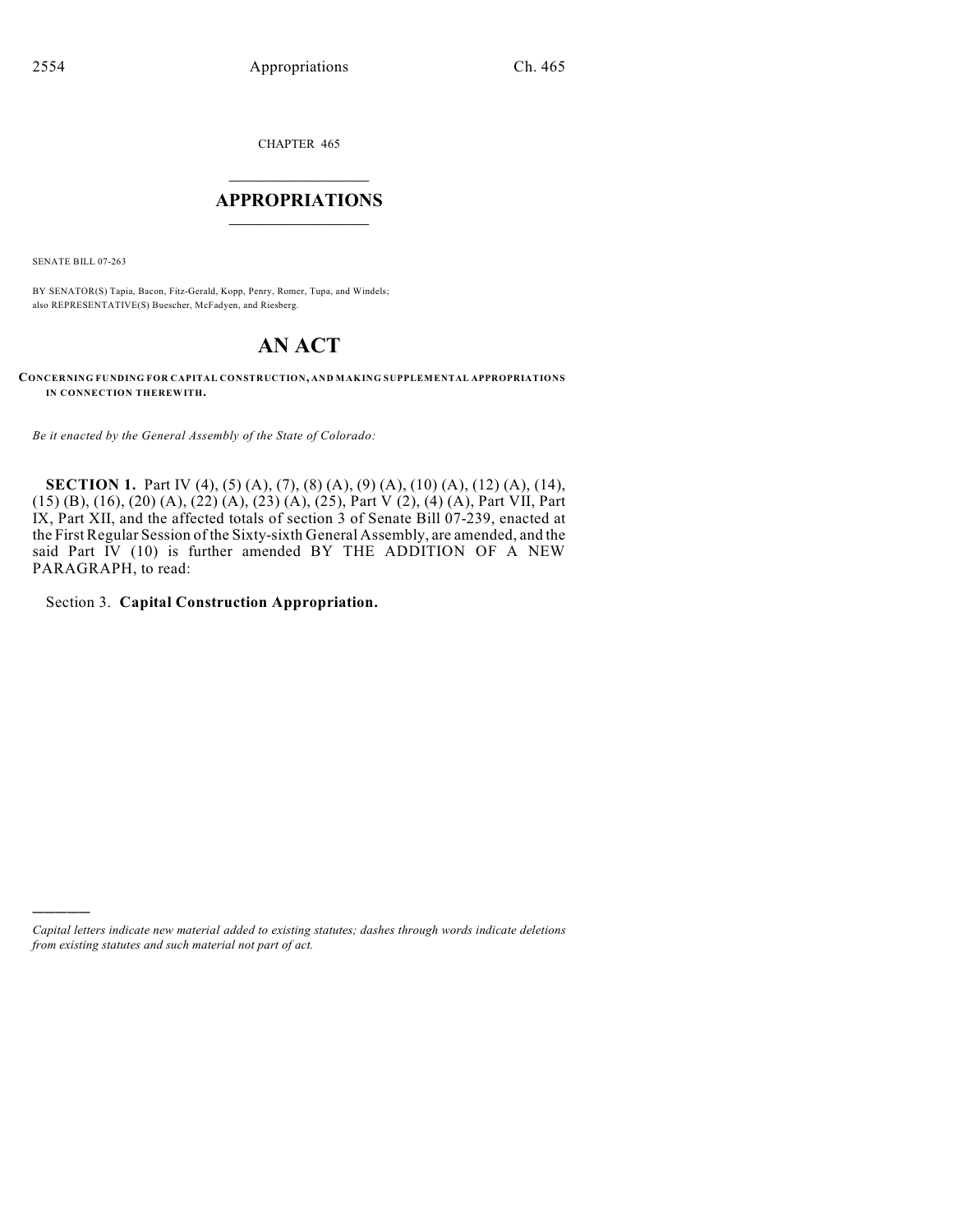|                 |               |                | APPROPRIATION FROM        |              |               |                |  |  |  |
|-----------------|---------------|----------------|---------------------------|--------------|---------------|----------------|--|--|--|
| ITEM &          | <b>TOTAL</b>  | <b>CAPITAL</b> | <b>CAPITAL</b>            | CASH         | <b>CASH</b>   | <b>FEDERAL</b> |  |  |  |
| <b>SUBTOTAL</b> |               |                | CONSTRUCTION CONSTRUCTION | <b>FUNDS</b> | <b>FUNDS</b>  | <b>FUNDS</b>   |  |  |  |
|                 |               | <b>FUND</b>    | <b>FUND</b>               |              | <b>EXEMPT</b> |                |  |  |  |
|                 | <b>EXEMPT</b> |                |                           |              |               |                |  |  |  |
|                 |               |                |                           |              |               |                |  |  |  |

## **PART IV DEPARTMENT OF HIGHER EDUCATION**

| (4) COLORADO STATE UNIVERSITY AT FORT |         |         |  |  |  |  |
|---------------------------------------|---------|---------|--|--|--|--|
| <b>COLLINS</b>                        |         |         |  |  |  |  |
| (A) Controlled Maintenance            |         |         |  |  |  |  |
| Forestry Building, Replace            |         |         |  |  |  |  |
| Deteriorated Items                    | 588,694 | 588,694 |  |  |  |  |
| Multiple Buildings, Replace           |         |         |  |  |  |  |
| <b>Environmental Control</b>          |         |         |  |  |  |  |
| <b>Systems</b>                        | 344,773 | 344,773 |  |  |  |  |
| Music Building, Replace               |         |         |  |  |  |  |
| Deteriorated Items                    | 651,600 | 651,600 |  |  |  |  |
| PITKIN STATION ELECTRICAL             |         |         |  |  |  |  |
| <b>SWITCHGEAR REPLACEMENT</b>         | 580,800 | 580,800 |  |  |  |  |
| Replace Deteriorated Fire             |         |         |  |  |  |  |
| Alarms                                | 400,000 | 400,000 |  |  |  |  |
| Replace Deteriorating Steam           |         |         |  |  |  |  |
| and Condensate North Line             | 678,664 | 678,664 |  |  |  |  |
| Sanitary Sewer                        |         |         |  |  |  |  |
| Improvements                          | 639,852 | 639,852 |  |  |  |  |
|                                       |         |         |  |  |  |  |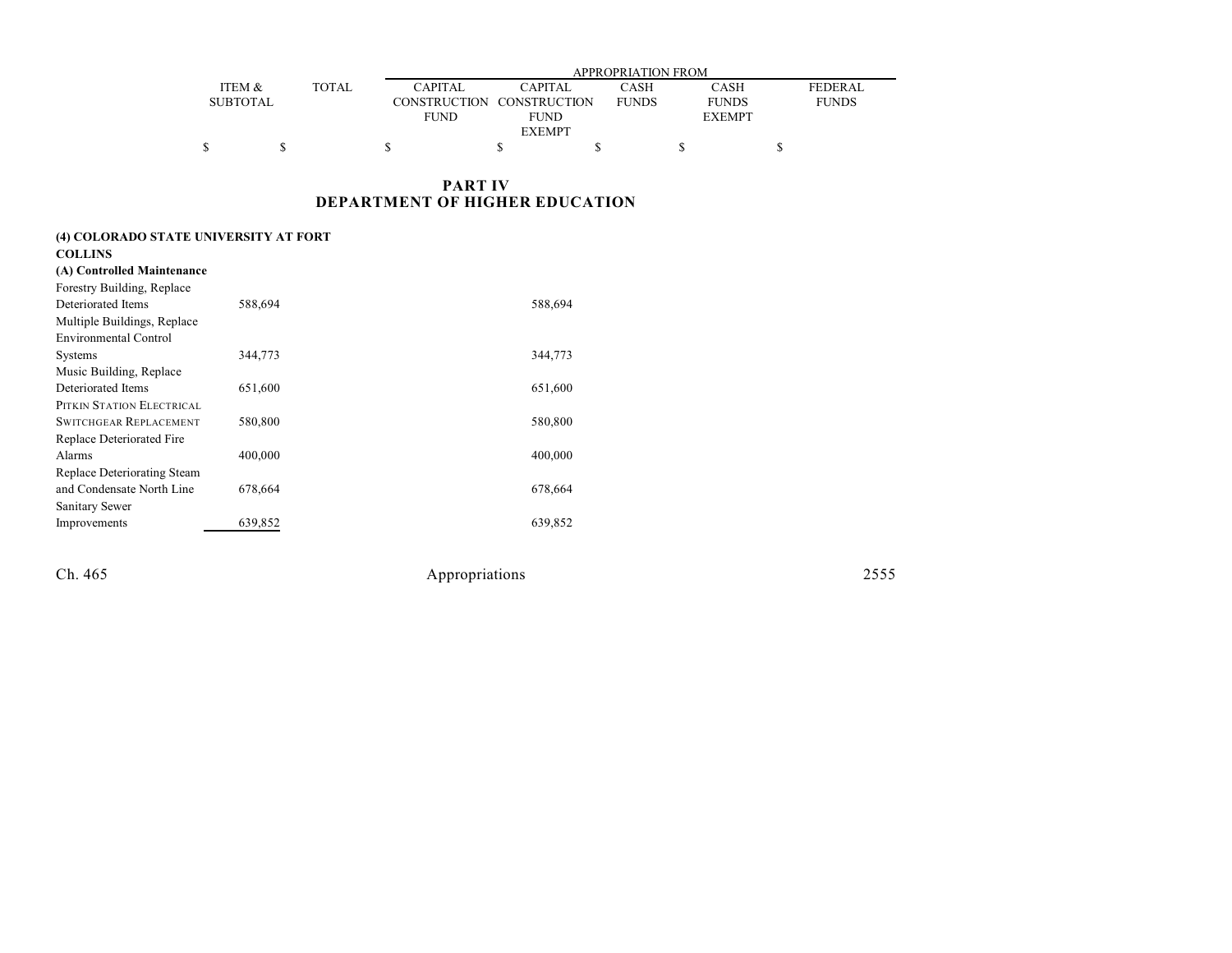|                                 |                 |              |                     |                     | <b>APPROPRIATION FROM</b> |                          |                |
|---------------------------------|-----------------|--------------|---------------------|---------------------|---------------------------|--------------------------|----------------|
|                                 | ITEM &          | <b>TOTAL</b> | <b>CAPITAL</b>      | <b>CAPITAL</b>      | CASH                      | <b>CASH</b>              | <b>FEDERAL</b> |
|                                 | <b>SUBTOTAL</b> |              | <b>CONSTRUCTION</b> | <b>CONSTRUCTION</b> | <b>FUNDS</b>              | <b>FUNDS</b>             | <b>FUNDS</b>   |
|                                 |                 |              | <b>FUND</b>         | <b>FUND</b>         |                           | <b>EXEMPT</b>            |                |
|                                 |                 |              |                     | <b>EXEMPT</b>       |                           |                          |                |
|                                 | \$<br>\$        |              | \$                  | \$                  | \$                        | \$                       | \$             |
|                                 |                 |              |                     |                     |                           |                          |                |
|                                 | 3,303,583       |              |                     |                     |                           |                          |                |
|                                 | 3,884,383       |              |                     |                     |                           |                          |                |
|                                 |                 |              |                     |                     |                           |                          |                |
| (B) Capital Construction        |                 |              |                     |                     |                           |                          |                |
| Academic Training and           |                 |              |                     |                     |                           |                          |                |
| <b>Indoor Practice Facility</b> | 20,000,000      |              |                     |                     |                           | 20,000,000 <sup>a</sup>  |                |
| Alumni and Welcome              |                 |              |                     |                     |                           |                          |                |
| Center Building                 | 11,062,485      |              |                     |                     |                           | 11,062,485 <sup>b</sup>  |                |
| <b>Biomass District Heating</b> |                 |              |                     |                     |                           |                          |                |
| Plant, Foothills Campus         | 1,231,000       |              |                     |                     |                           | 1,231,000 <sup>a</sup>   |                |
| <b>CLARK BUILDING</b>           |                 |              |                     |                     |                           |                          |                |
| <b>REVITALIZATION</b>           | 4,000,000       |              |                     | 2,000,000           |                           | $2,000,000$ <sup>a</sup> |                |
| Diagnostic Medicine Center      | 19,420,741      |              |                     | 19,420,741          |                           |                          |                |
| District Cooling Plant No. 2    | 2,800,000       |              |                     |                     |                           | $2,800,000$ <sup>a</sup> |                |
| Purchase 555 South Howes        |                 |              |                     |                     |                           |                          |                |
| <b>Street</b>                   | 4,000,000       |              |                     |                     |                           | $4,000,000$ <sup>a</sup> |                |
| Research Innovation Center      | 52,000,000      |              |                     |                     |                           | 52,000,000 <sup>a</sup>  |                |
| Rockwell Hall Business          |                 |              |                     |                     |                           |                          |                |
| Expansion                       | 11,803,850      |              |                     |                     |                           | 11,803,850 <sup>a</sup>  |                |
|                                 | 122,318,076     |              |                     |                     |                           |                          |                |
|                                 | 126,318,076     |              |                     |                     |                           |                          |                |

<sup>a</sup> These amounts shall be from exempt institutional sources.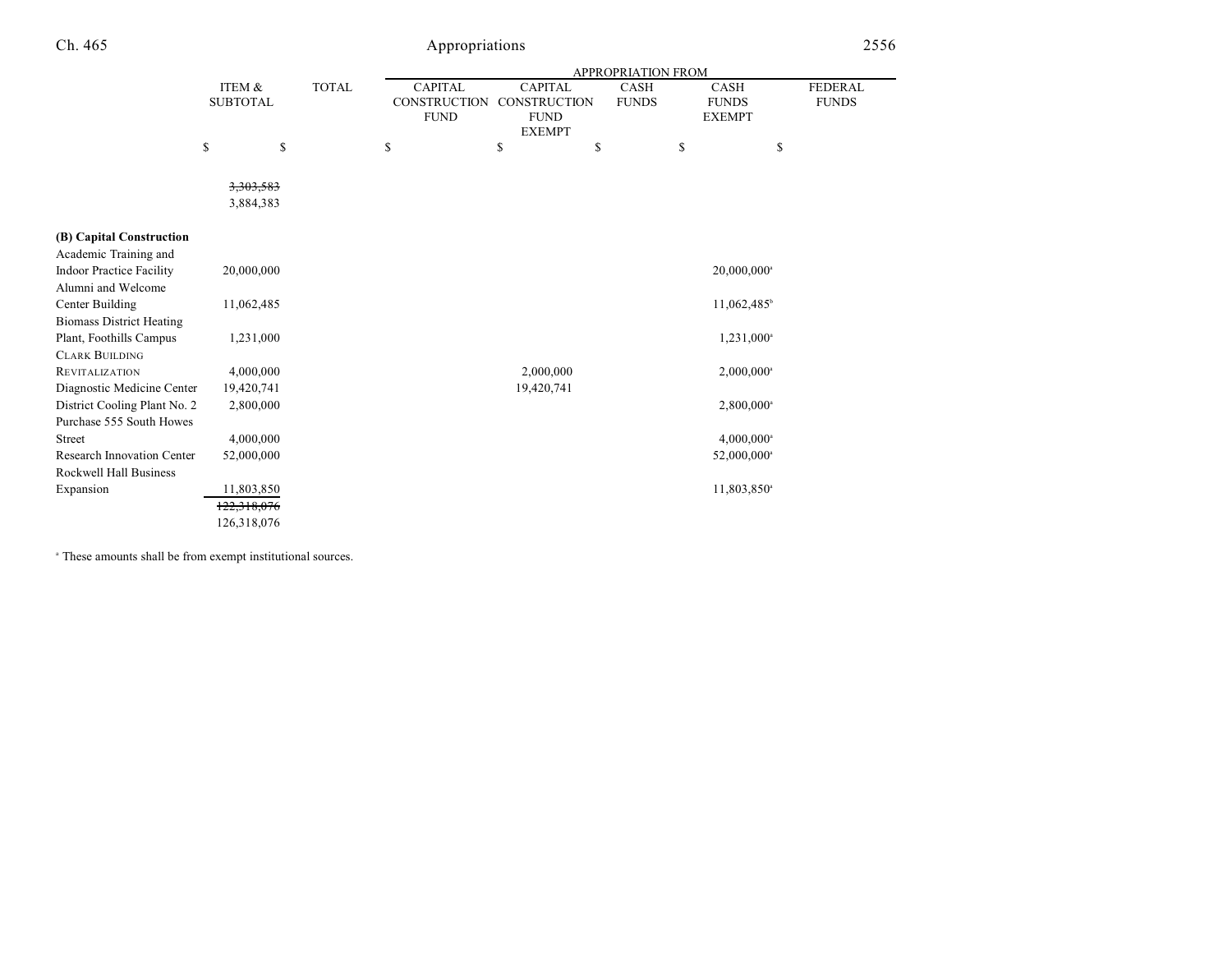<sup>b</sup> This amount shall be from exempt institutional sources. It meets the criteria in Section 24-75-303 (3) (a) (II), C.R.S., and is shown here for informational purposes only. Therefore, it shall not be accounted for in the State's Capital Construction Fund and the limitations on encumbrance timeliness and use of internal workforce do not apply.

### 125,621,659 130,202,459

### **(5) COLORADO STATE UNIVERSITY AT PUEBLO**

| (A) Controlled Maintenance  |         |         |
|-----------------------------|---------|---------|
| Psychology, Art / Music /   |         |         |
| Music Classroom, and        |         |         |
| Administration Buildings,   |         |         |
| Replace Roofs               | 385,842 | 385.842 |
| <b>REPLACE CAMPUS WATER</b> |         |         |
| <b>LINES</b>                | 283,589 | 283,589 |
|                             | 669.431 |         |
|                             |         |         |

11,390,129 11,673,718

<sup>a</sup> This amount shall be from exempt institutional sources. It meets the criteria in Section 24-75-303 (3) (a) (II), C.R.S., and is shown here for informational purposes only. Therefore, it shall not be accounted for in the State's Capital Construction Fund and the limitations on encumbrance timeliness and use of internal workforce do not apply.

#### **(7) UNIVERSITY OF COLORADO AT BOULDER**

| (A) Controlled Maintenance |         |         |
|----------------------------|---------|---------|
| Chemical Engineering       |         |         |
| Building, Upgrade HVAC     |         |         |
| System                     | 451.742 | 451.742 |
| Fire Safety Upgrades       | 425.252 | 425.252 |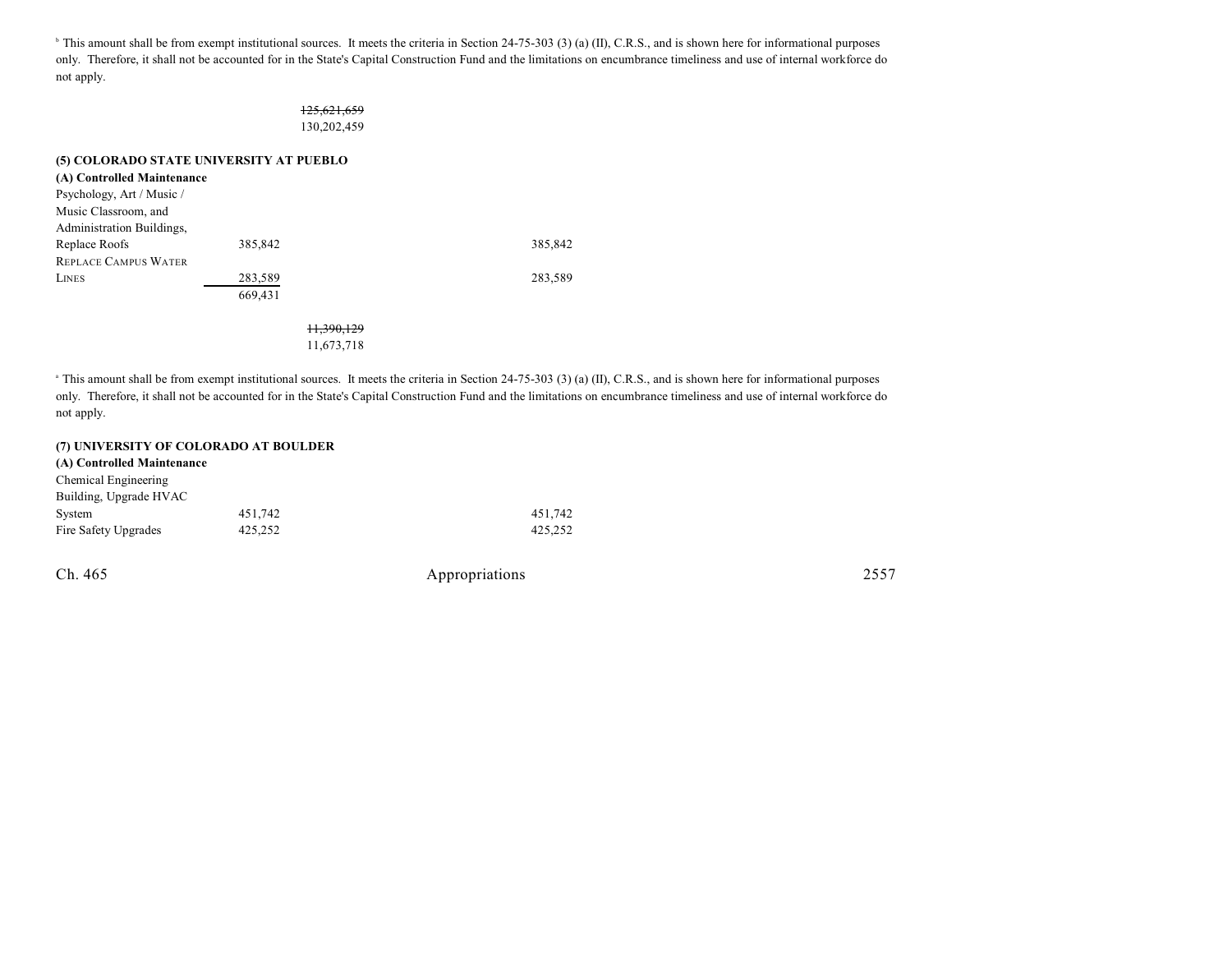|                                                         |                           |              |                                               |                                                      | <b>APPROPRIATION FROM</b>   |                                              |                                |
|---------------------------------------------------------|---------------------------|--------------|-----------------------------------------------|------------------------------------------------------|-----------------------------|----------------------------------------------|--------------------------------|
|                                                         | ITEM &<br><b>SUBTOTAL</b> | <b>TOTAL</b> | <b>CAPITAL</b><br>CONSTRUCTION<br><b>FUND</b> | <b>CAPITAL</b><br><b>CONSTRUCTION</b><br><b>FUND</b> | <b>CASH</b><br><b>FUNDS</b> | <b>CASH</b><br><b>FUNDS</b><br><b>EXEMPT</b> | <b>FEDERAL</b><br><b>FUNDS</b> |
|                                                         |                           |              |                                               | <b>EXEMPT</b>                                        |                             |                                              |                                |
|                                                         | \$<br>\$                  |              | \$                                            | \$                                                   | \$                          | \$                                           | \$                             |
| <b>MAIN CAMPUS TUNNEL</b>                               |                           |              |                                               |                                                      |                             |                                              |                                |
| <b>SECURITY PROJECTS</b>                                | 100,907                   |              |                                               | 100,907                                              |                             |                                              |                                |
| Repair/Replace Roof Main                                |                           |              |                                               |                                                      |                             |                                              |                                |
| Campus Compressed Air                                   |                           |              |                                               |                                                      |                             |                                              |                                |
| System                                                  | 362,351                   |              |                                               | 362,351                                              |                             |                                              |                                |
| Repair/Replace Building                                 |                           |              |                                               |                                                      |                             |                                              |                                |
| <b>Electrical Services</b>                              | 507,011                   |              |                                               | 507,011                                              |                             |                                              |                                |
| <b>Upgrade Building</b>                                 |                           |              |                                               |                                                      |                             |                                              |                                |
| Transformers/Electrical                                 |                           |              |                                               |                                                      |                             |                                              |                                |
| <b>Services</b>                                         | 535,203                   |              |                                               | 535,203                                              |                             |                                              |                                |
| Various Buildings, Upgrade                              |                           |              |                                               |                                                      |                             |                                              |                                |
| Central Fire Alarm System<br>Various Buildings, Upgrade | 217,568                   |              |                                               | 217,568                                              |                             |                                              |                                |
| Fire Sprinklers and Alarms                              | 765,766                   |              |                                               | 765,766                                              |                             |                                              |                                |
|                                                         | 3,264,893                 |              |                                               |                                                      |                             |                                              |                                |
|                                                         | 3,365,800                 |              |                                               |                                                      |                             |                                              |                                |
|                                                         |                           |              |                                               |                                                      |                             |                                              |                                |
| (B) Capital Construction                                |                           |              |                                               |                                                      |                             |                                              |                                |
| <b>Arnett Hall Renovation</b>                           | 12,960,000                |              |                                               |                                                      |                             | 12,960,000 <sup>a</sup>                      |                                |
| <b>Athletic Practice</b>                                |                           |              |                                               |                                                      |                             |                                              |                                |
| Air-supported Structure                                 | 2,637,041                 |              |                                               |                                                      |                             | 2,637,041 <sup>a</sup>                       |                                |
| <b>Bear Creek Apartments</b>                            |                           |              |                                               |                                                      |                             |                                              |                                |
| Acquisition                                             | 67,000,000                |              |                                               |                                                      |                             | 67,000,000 <sup>a</sup>                      |                                |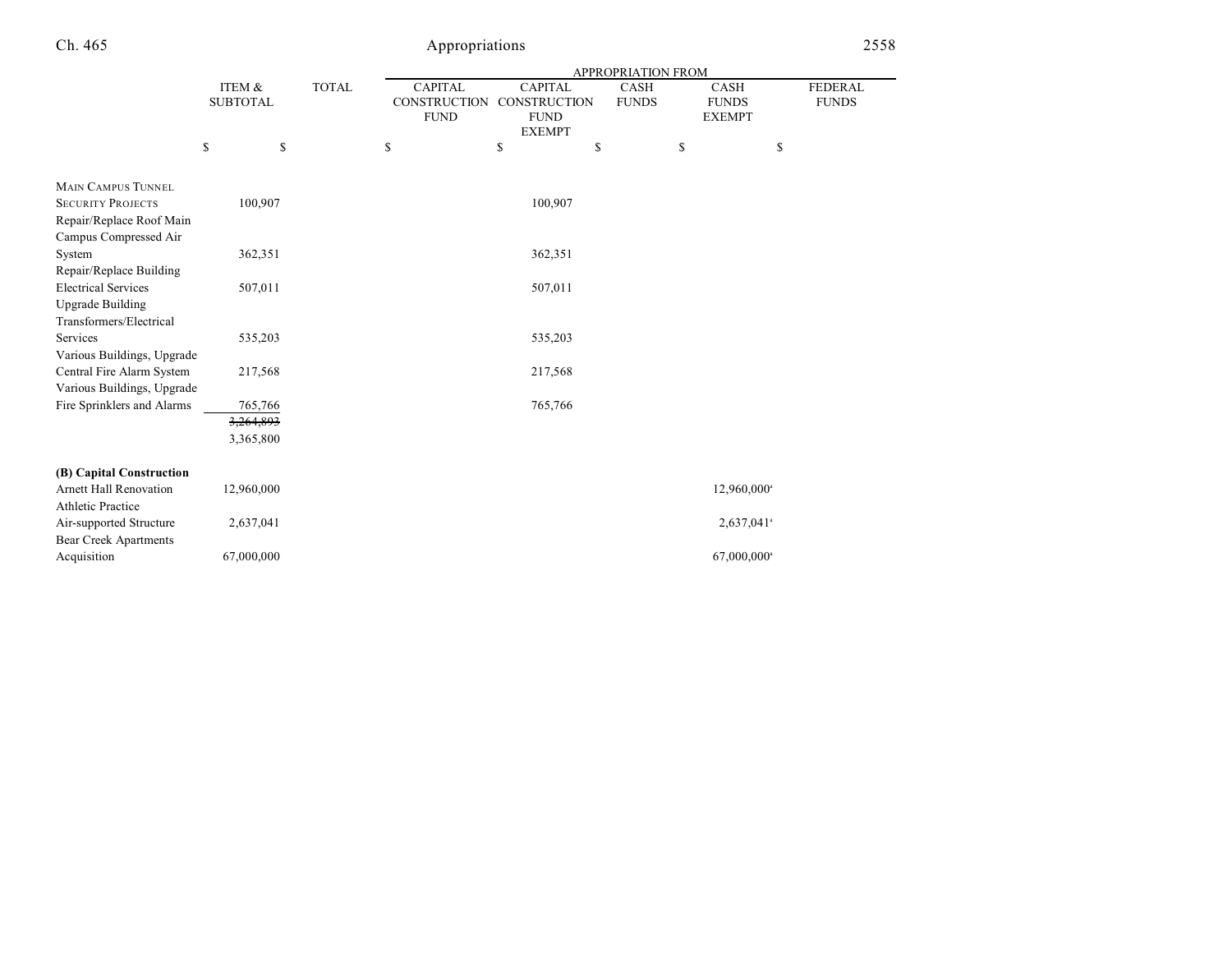| <b>EKELEY SCIENCES MIDDLE</b> |             |           |                          |
|-------------------------------|-------------|-----------|--------------------------|
| <b>WING RENOVATION</b>        | 2,853,075   | 2,567,767 | 285,308 <sup>b</sup>     |
| <b>KETCHUM ARTS AND</b>       |             |           |                          |
| <b>SCIENCES BUILDING</b>      | 991.015     | 991.015   |                          |
| Norlin Library Renovation     | 5,101,051   |           | $5,101,051$ <sup>b</sup> |
| Visual Arts Complex           | 29,388,623  | 9,168,742 | 20,219,881               |
|                               | 117,086,715 |           |                          |
|                               | 120,930,805 |           |                          |

<sup>a</sup> These amounts shall be from exempt institutional sources. They meet the criteria in Section 24-75-303 (3) (a) (II), C.R.S., and are shown here for informational purposes only. Therefore, they shall not be accounted for in the State's Capital Construction Fund and the limitations on encumbrance timeliness and use of internal workforce do not apply.

 $\overline{ }$ <sup>b</sup> These amounts shall be from exempt institutional sources.

## 120,351,608 124,296,605

|                                 | (8) UNIVERSITY OF COLORADO AT COLORADO SPRINGS |         |
|---------------------------------|------------------------------------------------|---------|
| (A) Controlled                  |                                                |         |
| Maintenance                     |                                                |         |
| Campus Services Building,       |                                                |         |
| Repair Structural Damage        | 253,311                                        | 253,311 |
| Campuswide, Fire Alarm          |                                                |         |
| System Upgrades                 | 273.392                                        | 273,392 |
| Campuswide, Upgrade ADA         |                                                |         |
| <b>Accessibility Guidelines</b> |                                                |         |
| Compliance                      | 382.161                                        | 382,161 |
| <b>CRAGMOR HALL, REPAIR</b>     |                                                |         |
| <b>WATER LINES</b>              | 467,995                                        | 467.995 |
|                                 | 908,864                                        |         |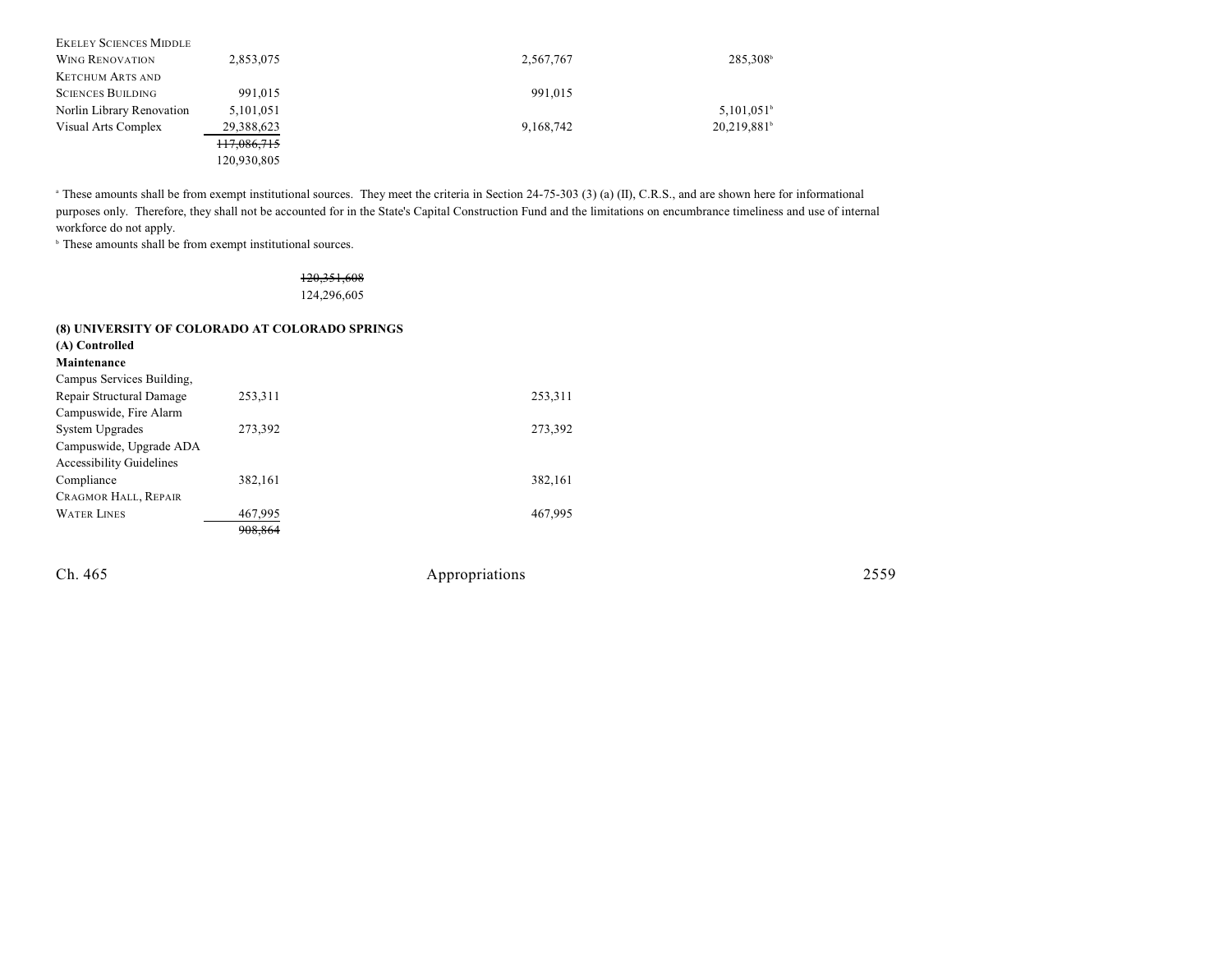| Ch. 465                                                                                                                    | Appropriations            |                    |                          |                                                      |                                                                       |    |                      | 2560                                         |                      |                         |
|----------------------------------------------------------------------------------------------------------------------------|---------------------------|--------------------|--------------------------|------------------------------------------------------|-----------------------------------------------------------------------|----|----------------------|----------------------------------------------|----------------------|-------------------------|
|                                                                                                                            | APPROPRIATION FROM        |                    |                          |                                                      |                                                                       |    |                      |                                              |                      |                         |
|                                                                                                                            | ITEM &<br><b>SUBTOTAL</b> |                    | <b>TOTAL</b>             | <b>CAPITAL</b><br><b>CONSTRUCTION</b><br><b>FUND</b> | <b>CAPITAL</b><br><b>CONSTRUCTION</b><br><b>FUND</b><br><b>EXEMPT</b> |    | CASH<br><b>FUNDS</b> | <b>CASH</b><br><b>FUNDS</b><br><b>EXEMPT</b> |                      | FEDERAL<br><b>FUNDS</b> |
|                                                                                                                            | \$                        | \$                 |                          | \$                                                   | \$                                                                    | \$ |                      | \$                                           | \$                   |                         |
|                                                                                                                            |                           | 1,376,859          |                          |                                                      |                                                                       |    |                      |                                              |                      |                         |
|                                                                                                                            |                           |                    | 15,118,864<br>15,586,859 |                                                      |                                                                       |    |                      |                                              |                      |                         |
| (9) UNIVERSITY OF COLORADO AT DENVER AND HEALTH SCIENCES CENTER<br>(A) Controlled Maintenance<br>Fitzsimons, Building 500, |                           |                    |                          |                                                      |                                                                       |    |                      |                                              |                      |                         |
| Replace Air Handling Units<br>FITZSIMONS, BUILDING 500,<br>TEMPERATURE CONTROL                                             |                           | 410,555            |                          |                                                      | 156,268                                                               |    |                      |                                              | 254,287 <sup>a</sup> |                         |
| <b>IMPROVEMENTS</b>                                                                                                        |                           | 327,700<br>738,255 |                          |                                                      | 327,700                                                               |    |                      |                                              |                      |                         |

<sup>a</sup> This amount shall be from the Fitzsimons Trust Fund created in Section 23-20-136, C.R.S.

84,706,956 85,034,656

**(10) COLORADO SCHOOL OF MINES (A) Controlled Maintenance**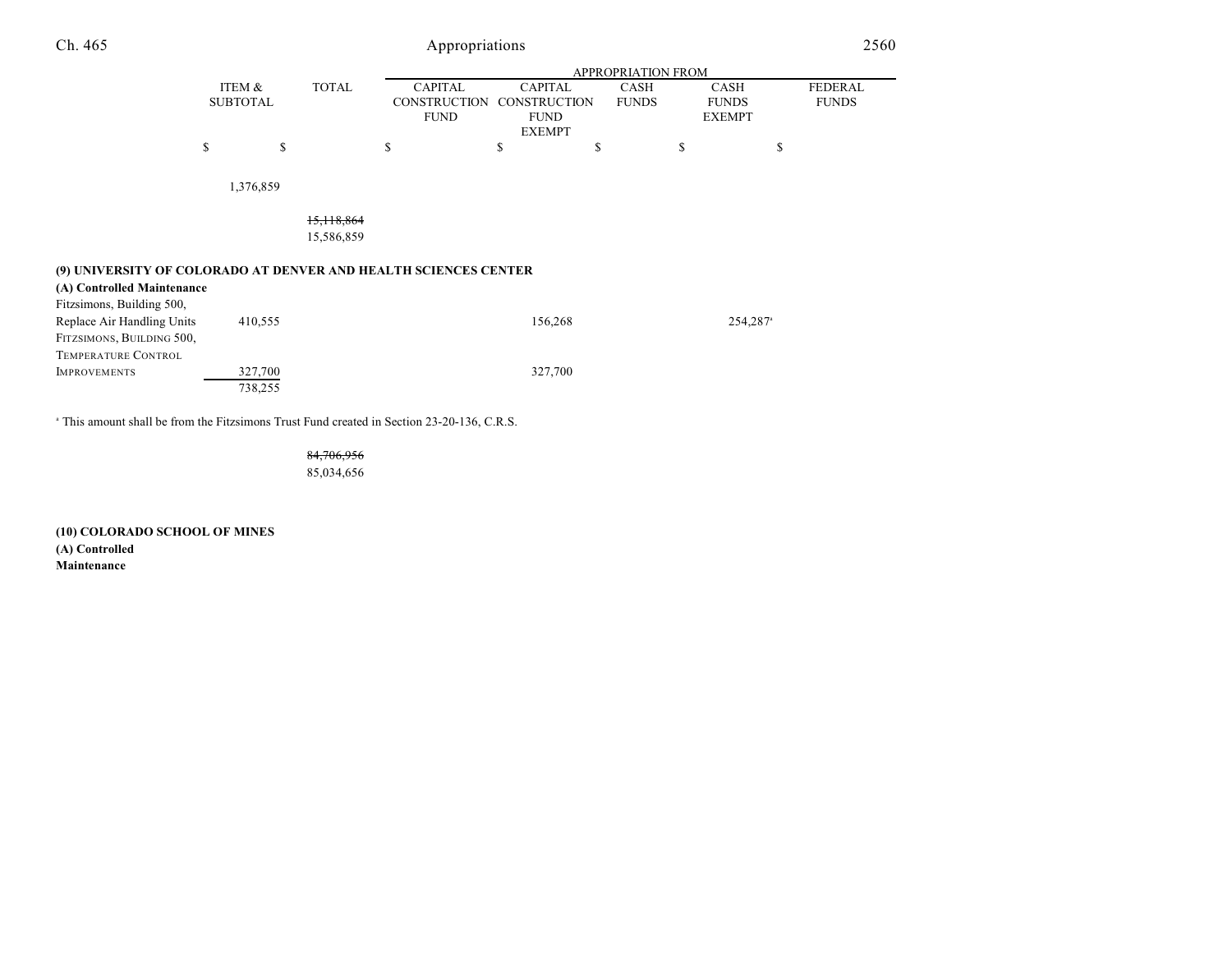| Brown Hall, Replace HVAC        |           |                      |           |         |
|---------------------------------|-----------|----------------------|-----------|---------|
| System                          | 746,900   |                      |           | 746,900 |
| Campus Fire Safety              |           |                      |           |         |
| Improvements                    | 533,772   |                      |           | 533,772 |
| Repair/Replace High             |           |                      |           |         |
| Pressure Steam Distribution     |           |                      |           |         |
| System                          | 295,735   |                      |           | 295,735 |
| Replace Failed Corroded         |           |                      |           |         |
| Piping                          | 410,730   |                      |           | 410,730 |
|                                 |           | <del>1,987,137</del> |           |         |
|                                 | 1,987,137 |                      |           |         |
|                                 |           |                      |           |         |
| (B) CAPITAL                     |           |                      |           |         |
| <b>CONSTRUCTION</b>             |           |                      |           |         |
| <b>HALL OF JUSTICE</b>          |           |                      |           |         |
| <b>DEMOLITION</b>               | 2,841,145 |                      | 2,841,145 |         |
|                                 |           |                      |           |         |
|                                 |           | 4,828,282            |           |         |
| (12) ARAPAHOE COMMUNITY COLLEGE |           |                      |           |         |
| (A) Controlled Maintenance      |           |                      |           |         |
|                                 |           |                      |           |         |
| Main Building, Replace          |           |                      |           |         |
| Boiler and Low Pressure         |           |                      |           |         |
| Steam Supply/Return Lines       |           | <del>705.580</del>   |           | 705,580 |
|                                 |           |                      |           |         |
|                                 | 705,580   |                      |           |         |
| MAIN BUILDING,                  |           |                      |           |         |
| STRUCTURAL/EXTERIOR             |           |                      |           |         |
| <b>CONCRETE REPAIR</b>          | 439,602   |                      |           | 439,602 |
|                                 |           | 1,145,182            |           |         |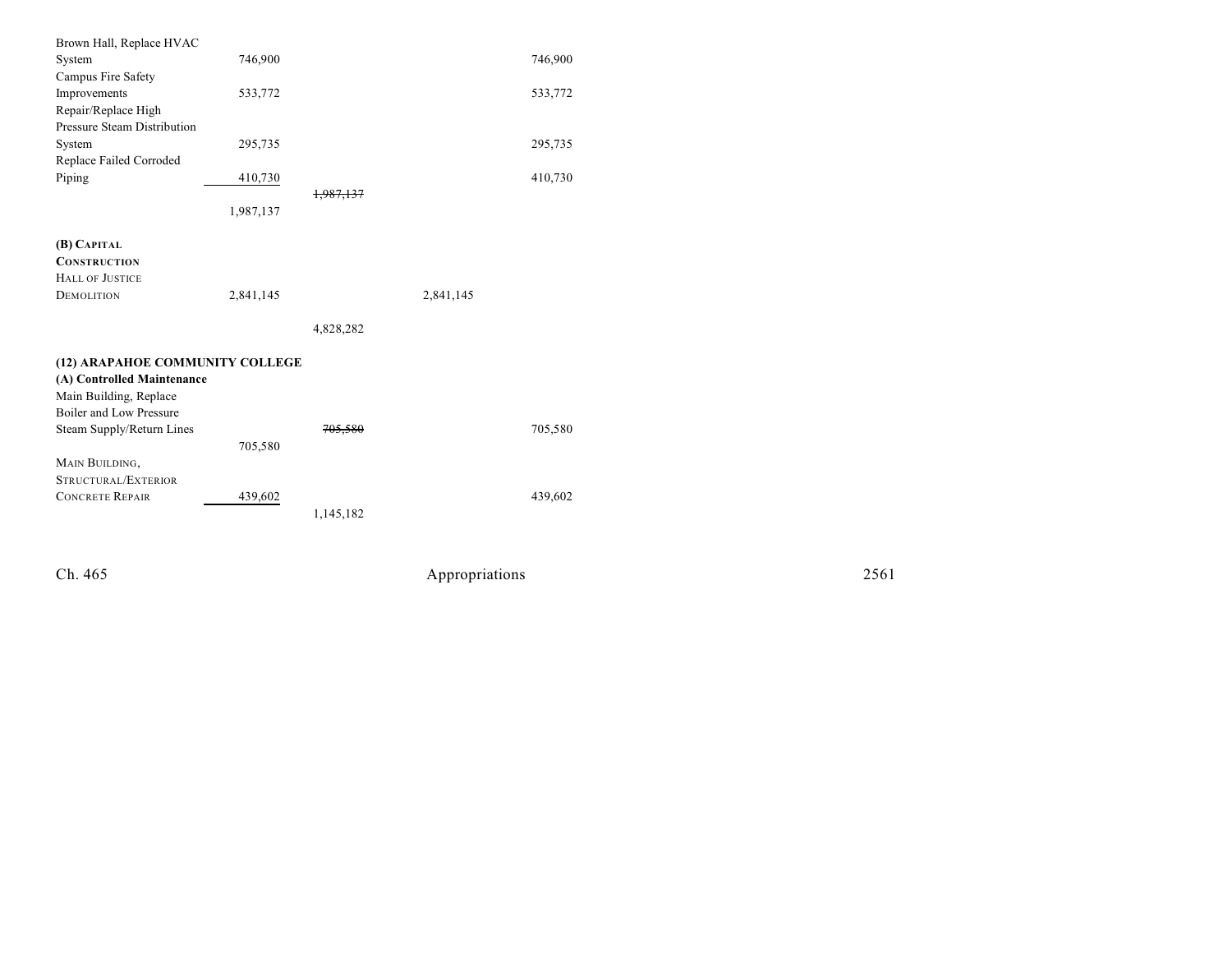|                                    |                 |              | <b>APPROPRIATION FROM</b> |                |              |                     |                |  |
|------------------------------------|-----------------|--------------|---------------------------|----------------|--------------|---------------------|----------------|--|
|                                    | ITEM &          | <b>TOTAL</b> | <b>CAPITAL</b>            | <b>CAPITAL</b> | CASH         | CASH                | <b>FEDERAL</b> |  |
|                                    | <b>SUBTOTAL</b> |              | <b>CONSTRUCTION</b>       | CONSTRUCTION   | <b>FUNDS</b> | <b>FUNDS</b>        | <b>FUNDS</b>   |  |
|                                    |                 |              | <b>FUND</b>               | <b>FUND</b>    |              | <b>EXEMPT</b>       |                |  |
|                                    |                 |              |                           | <b>EXEMPT</b>  |              |                     |                |  |
|                                    | \$              | \$           | \$                        | \$             | \$           | \$                  | \$             |  |
| (14) FRONT RANGE COMMUNITY COLLEGE |                 |              |                           |                |              |                     |                |  |
| (A) Controlled Maintenance         |                 |              |                           |                |              |                     |                |  |
| Westminster Campus,                |                 |              |                           |                |              |                     |                |  |
| Repair/Replace Electrical          |                 |              |                           |                |              |                     |                |  |
| Switchgear, Phase II               | 581,017         |              |                           | 581,017        |              |                     |                |  |
| <b>WESTMINSTER CAMPUS,</b>         |                 |              |                           |                |              |                     |                |  |
| REPAIR/REPLACE                     |                 |              |                           |                |              |                     |                |  |
| ELECTRICAL SWITCHGEAR,             |                 |              |                           |                |              |                     |                |  |
| PHASE III                          | 581,017         |              |                           | 581,017        |              |                     |                |  |
|                                    | 1,162,034       |              |                           |                |              |                     |                |  |
| (B) Capital Construction           |                 |              |                           |                |              |                     |                |  |
| Larimer Campus Parking             |                 |              |                           |                |              |                     |                |  |
| Lots Expansion                     | 1,500,000       |              |                           |                |              | $1,500,000^{\circ}$ |                |  |
| <b>INTERNET PROTOCOL</b>           |                 |              |                           |                |              |                     |                |  |
| <b>TELEPHONY PROJECT</b>           | 1,305,712       |              |                           | 1,305,712      |              |                     |                |  |
|                                    | 2,805,712       |              |                           |                |              |                     |                |  |

<sup>a</sup> This amount shall be from exempt institutional sources. It meets the criteria in Section 24-75-303 (3) (a) (II), C.R.S., and is shown here for informational purposes only. Therefore, it shall not be accounted for in the State's Capital Construction Fund and the limitations on encumbrance timeliness and use of internal workforce do not apply.

## 2,081,017 3,967,746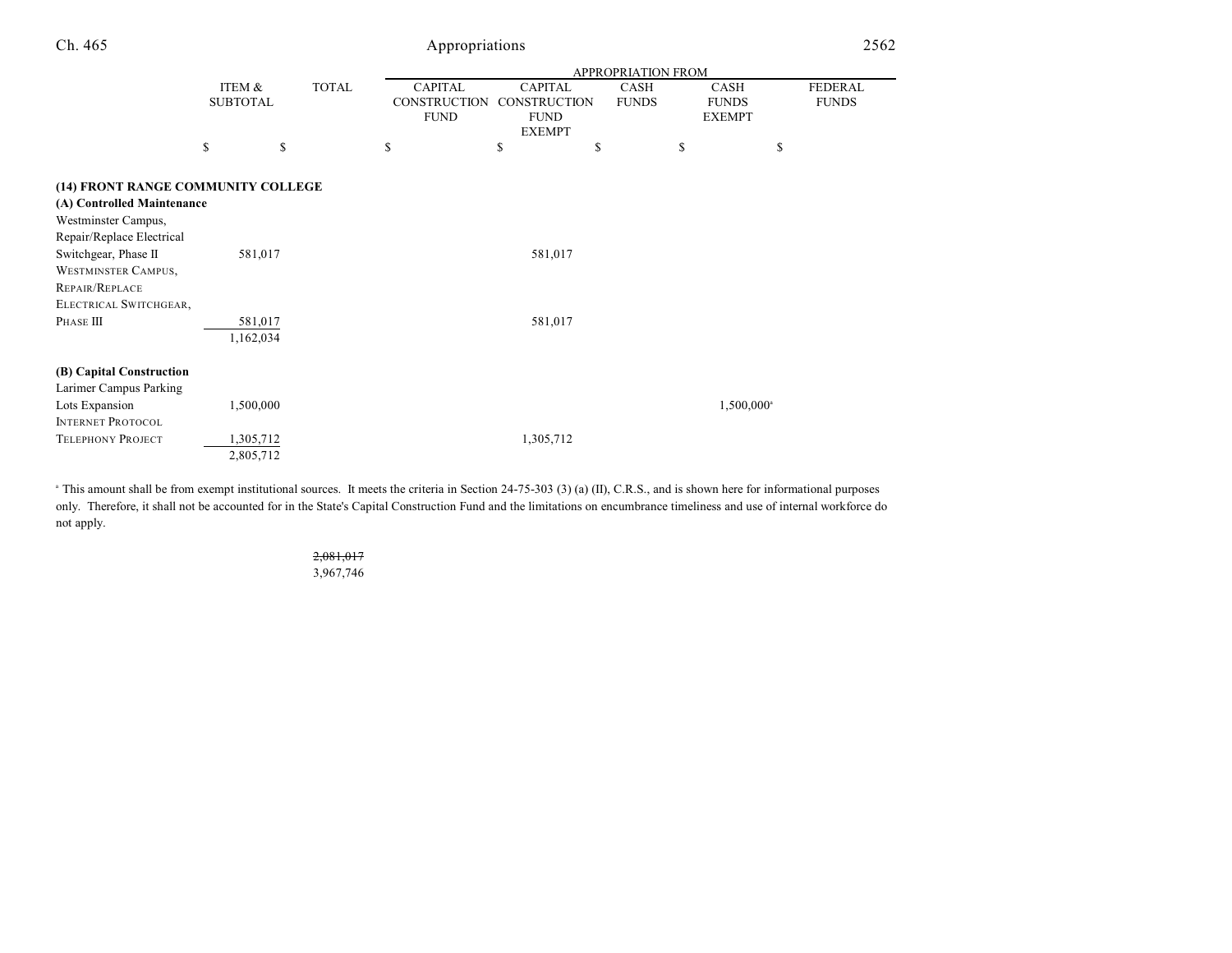| (15) LAMAR COMMUNITY COLLEGE            |           |                      |           |
|-----------------------------------------|-----------|----------------------|-----------|
| (B) Capital Construction                |           |                      |           |
| Horse Training Management               |           |                      |           |
| <b>Facilities Remodel</b>               | 1,759,430 |                      | 1,759,430 |
| <b>TELECOMMUNICATIONS</b>               |           |                      |           |
| <b>UPGRADE</b>                          | 490,355   |                      | 490,355   |
|                                         | 2,249,785 |                      |           |
|                                         |           |                      |           |
|                                         |           | <del>2,436,897</del> |           |
|                                         |           | 2,927,252            |           |
|                                         |           |                      |           |
| (16) MORGAN COLLEGE                     |           |                      |           |
| (A) Controlled Maintenance              |           |                      |           |
| Aspen Hall and 300 Main,                |           |                      |           |
| Replace HVAC/Direct<br>Digital Controls |           | <del>216.180</del>   | 216,180   |
|                                         | 216,180   |                      |           |
|                                         |           |                      |           |
| (B) CAPITAL                             |           |                      |           |
| <b>CONSTRUCTION</b>                     |           |                      |           |
| <b>INFORMATION TECHNOLOGY</b>           |           |                      |           |
| AND CONNECTIVITY                        | 1,446,255 |                      | 1,446,255 |
|                                         |           |                      |           |
|                                         |           | 1,662,435            |           |
|                                         |           |                      |           |
| (20) PUEBLO COMMUNITY COLLEGE           |           |                      |           |
| (A) Controlled Maintenance              |           |                      |           |
|                                         |           |                      |           |
|                                         |           |                      |           |
|                                         |           |                      |           |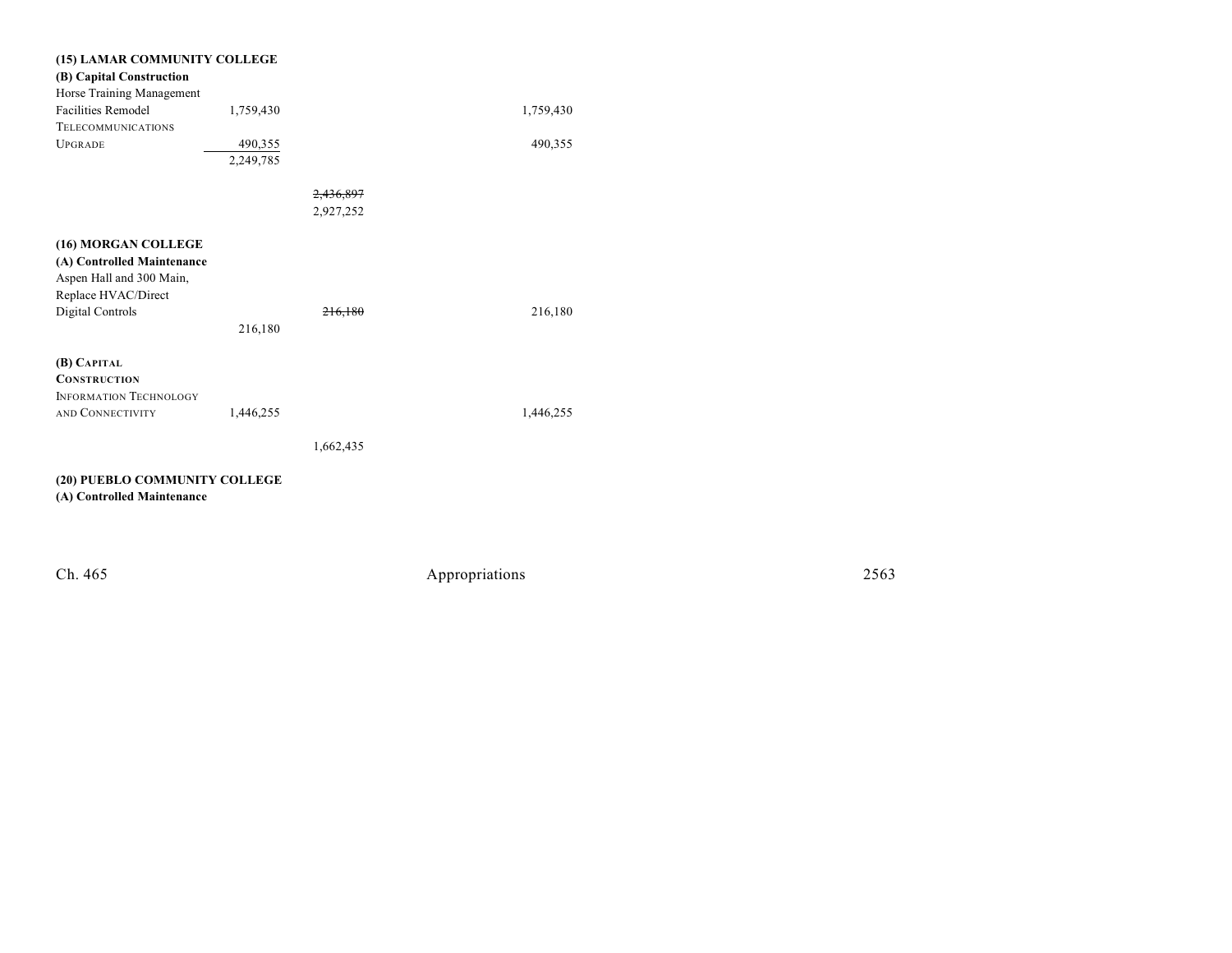|                                     |                 |         |              |                     |                     | APPROPRIATION FROM |               |              |
|-------------------------------------|-----------------|---------|--------------|---------------------|---------------------|--------------------|---------------|--------------|
|                                     | ITEM &          |         | <b>TOTAL</b> | <b>CAPITAL</b>      | <b>CAPITAL</b>      | <b>CASH</b>        | <b>CASH</b>   | FEDERAL      |
|                                     | <b>SUBTOTAL</b> |         |              | <b>CONSTRUCTION</b> | <b>CONSTRUCTION</b> | <b>FUNDS</b>       | <b>FUNDS</b>  | <b>FUNDS</b> |
|                                     |                 |         |              | <b>FUND</b>         | <b>FUND</b>         |                    | <b>EXEMPT</b> |              |
|                                     |                 |         |              |                     | <b>EXEMPT</b>       |                    |               |              |
|                                     | \$              | \$      |              | \$                  | \$                  | \$                 | \$            | \$           |
| CENTRAL ADMINISTRATION,             |                 |         |              |                     |                     |                    |               |              |
| REPAIR/REPLACE                      |                 |         |              |                     |                     |                    |               |              |
| <b>ELECTRICAL DISTRIBUTION</b>      |                 |         |              |                     |                     |                    |               |              |
| <b>PANELS</b>                       |                 | 370,008 |              |                     | 370,008             |                    |               |              |
| Replace HVAC System and             |                 |         |              |                     |                     |                    |               |              |
| Roof Repair Health Science          |                 |         |              |                     |                     |                    |               |              |
| Annex                               |                 |         | 130,620      |                     | 130,620             |                    |               |              |
|                                     |                 | 130,620 |              |                     |                     |                    |               |              |
|                                     |                 |         | 500,628      |                     |                     |                    |               |              |
| (22) TRINIDAD STATE JUNIOR COLLEGE  |                 |         |              |                     |                     |                    |               |              |
| (A) Controlled Maintenance          |                 |         |              |                     |                     |                    |               |              |
| Replace Library/Davis Roofs         |                 |         | 408,212      |                     | 408,212             |                    |               |              |
|                                     |                 | 408,212 |              |                     |                     |                    |               |              |
| <b>REPLACE SAN LUIS VALLEY</b>      |                 |         |              |                     |                     |                    |               |              |
| <b>CAMPUS MAIN BUILDING</b>         |                 |         |              |                     |                     |                    |               |              |
|                                     |                 |         |              |                     | 490,000             |                    |               |              |
| <b>ROOF</b>                         |                 | 490,000 |              |                     |                     |                    |               |              |
|                                     |                 |         | 898,212      |                     |                     |                    |               |              |
| (23) COLORADO COMMUNITY COLLEGES AT |                 |         |              |                     |                     |                    |               |              |

**LOWRY**

**(A) Controlled Maintenance**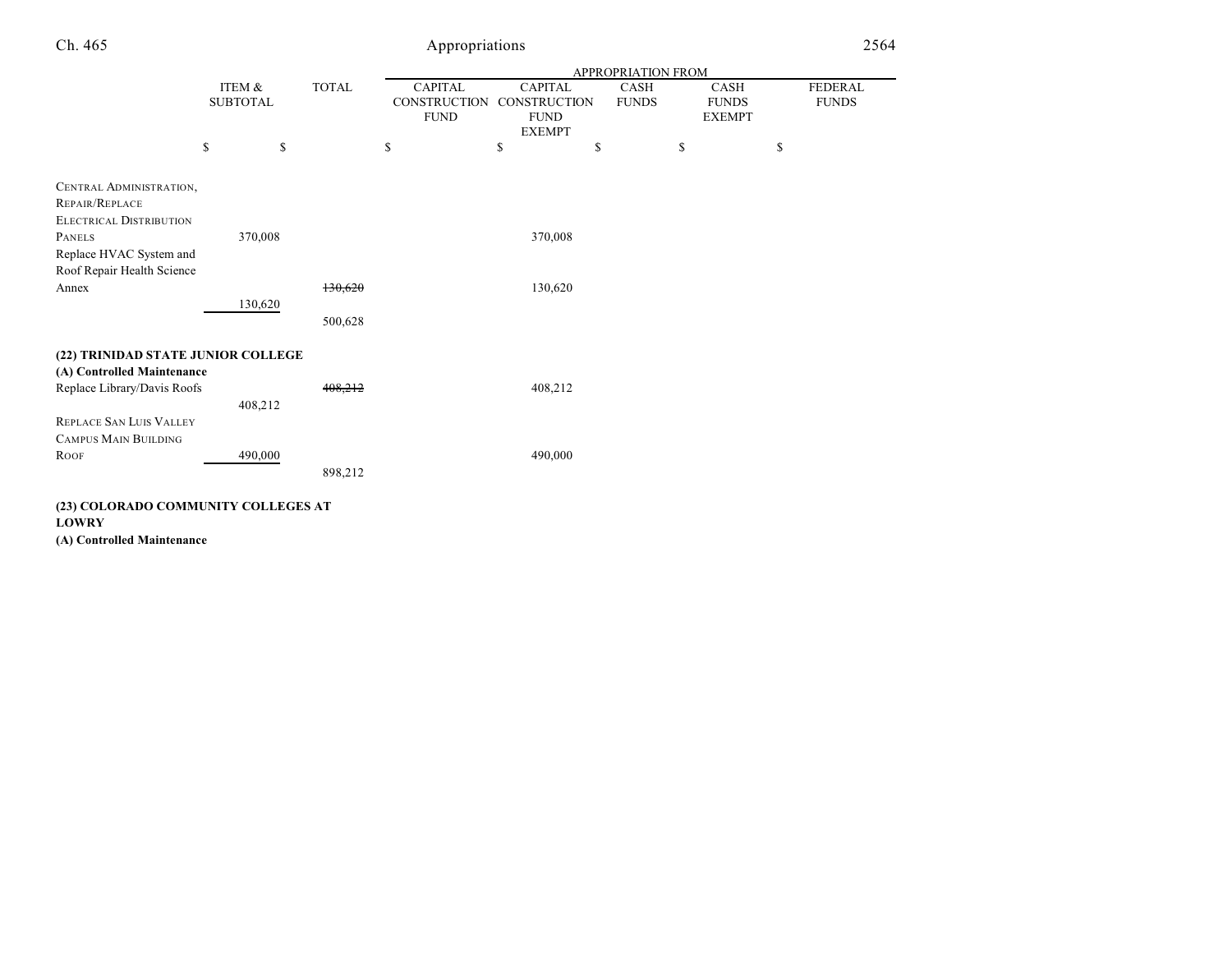| Building 758, Upgrade      |         |           |        |
|----------------------------|---------|-----------|--------|
| Mechanical System          |         |           |        |
| Components and Replace     |         |           |        |
| Roof                       | 644,383 | 644,383   |        |
| Building 965,              |         |           |        |
| HVAC/Controls Upgrades     | 576,090 | 576,090   |        |
| BUILDING 967, HVAC         |         |           |        |
| <b>UPGRADES</b>            | 331,372 | 331,372   |        |
| Demolish H Buildings       | 494,000 | 494,000   |        |
|                            |         | 1,714,473 |        |
|                            |         | 2,045,845 |        |
|                            |         |           |        |
| (25) COLORADO HISTORICAL   |         |           |        |
| <b>SOCIETY</b>             |         |           |        |
| (A) Controlled Maintenance |         |           |        |
| Cumbres and Toltec Scenic  |         |           |        |
| Railroad, Chama Car        |         |           |        |
| Shop/Engine House          |         |           |        |
| Rehabilitation             | 160,000 | 80,000    | 80,000 |
| Georgetown Loop Railroad   |         |           |        |
| Environmental Upgrade      | 395,000 | 395,000   |        |
| <b>GRANT HUMPHREYS</b>     |         |           |        |
| <b>MANSION FACILITIES</b>  |         |           |        |
| <b>IMPROVEMENTS</b>        | 301,000 | 301,000   |        |
|                            | 555,000 |           |        |
|                            | 856,000 |           |        |
|                            |         |           |        |

<sup>a</sup> This amount shall be from the State of New Mexico.

**(B) Capital Construction**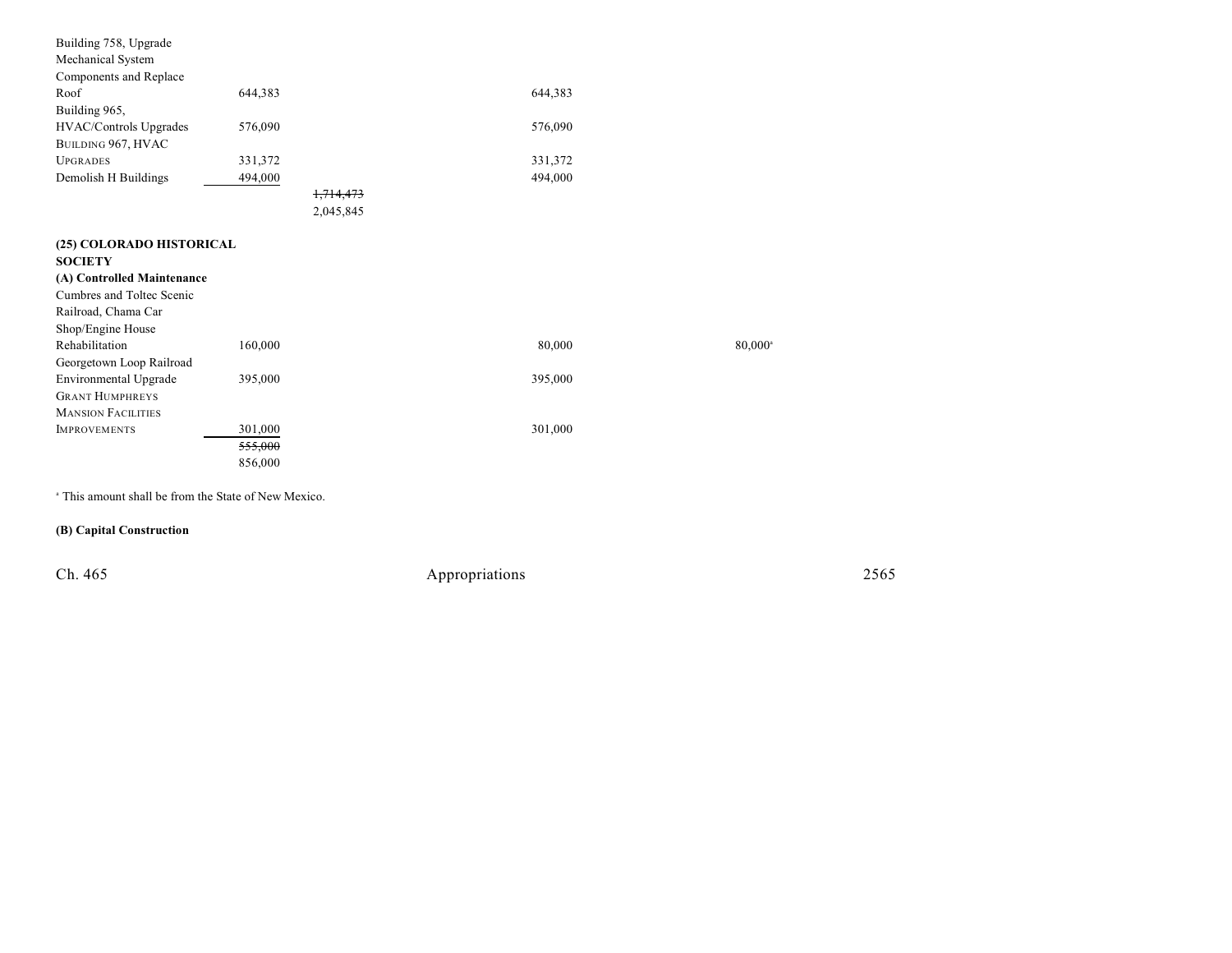| Ch. 465                                                              | Appropriations                    |                                |                                                      |                                                                       |                           |                                              |                                |
|----------------------------------------------------------------------|-----------------------------------|--------------------------------|------------------------------------------------------|-----------------------------------------------------------------------|---------------------------|----------------------------------------------|--------------------------------|
|                                                                      |                                   |                                |                                                      |                                                                       | <b>APPROPRIATION FROM</b> |                                              |                                |
|                                                                      | ITEM &<br><b>SUBTOTAL</b>         | <b>TOTAL</b>                   | <b>CAPITAL</b><br><b>CONSTRUCTION</b><br><b>FUND</b> | <b>CAPITAL</b><br><b>CONSTRUCTION</b><br><b>FUND</b><br><b>EXEMPT</b> | CASH<br><b>FUNDS</b>      | <b>CASH</b><br><b>FUNDS</b><br><b>EXEMPT</b> | <b>FEDERAL</b><br><b>FUNDS</b> |
|                                                                      | \$                                | \$                             | \$                                                   | \$                                                                    | \$                        | \$                                           | \$                             |
| Regional Museum<br>Preservation Projects<br><b>UTE INDIAN MUSEUM</b> | 1,031,000<br>146,000<br>1,177,000 |                                |                                                      | 146,000                                                               |                           | 978,000 <sup>a</sup>                         | 53,000                         |
| <sup>a</sup> This amount shall be from the State Historical Fund.    |                                   |                                |                                                      |                                                                       |                           |                                              |                                |
|                                                                      |                                   | 1,586,000<br>2,033,000         |                                                      |                                                                       |                           |                                              |                                |
| <b>TOTALS PART IV</b><br>(HIGHER EDUCATION)                          |                                   | \$536,945,971<br>\$555,293,518 |                                                      | \$114,063,102<br>\$130,125,341                                        |                           | \$422,829,869<br>\$425,115,177               | \$53,000                       |
|                                                                      |                                   |                                | <b>PART V</b><br>DEPARTMENT OF HUMAN SERVICES        |                                                                       |                           |                                              |                                |
| (4) MENT AT HE AT THE AND AT COHOL AND DRUG ARHER SERVICES.          |                                   |                                |                                                      |                                                                       |                           |                                              |                                |

#### **(2) MENTAL HEALTH AND ALCOHOL AND DRUG ABUSE SERVICES**

**(A) Controlled Maintenance** COLORADO MENTAL HEALTH INSTITUTE AT FORT LOGAN, REPAIR/REPLACE Roofs 406,340 406,340 406,340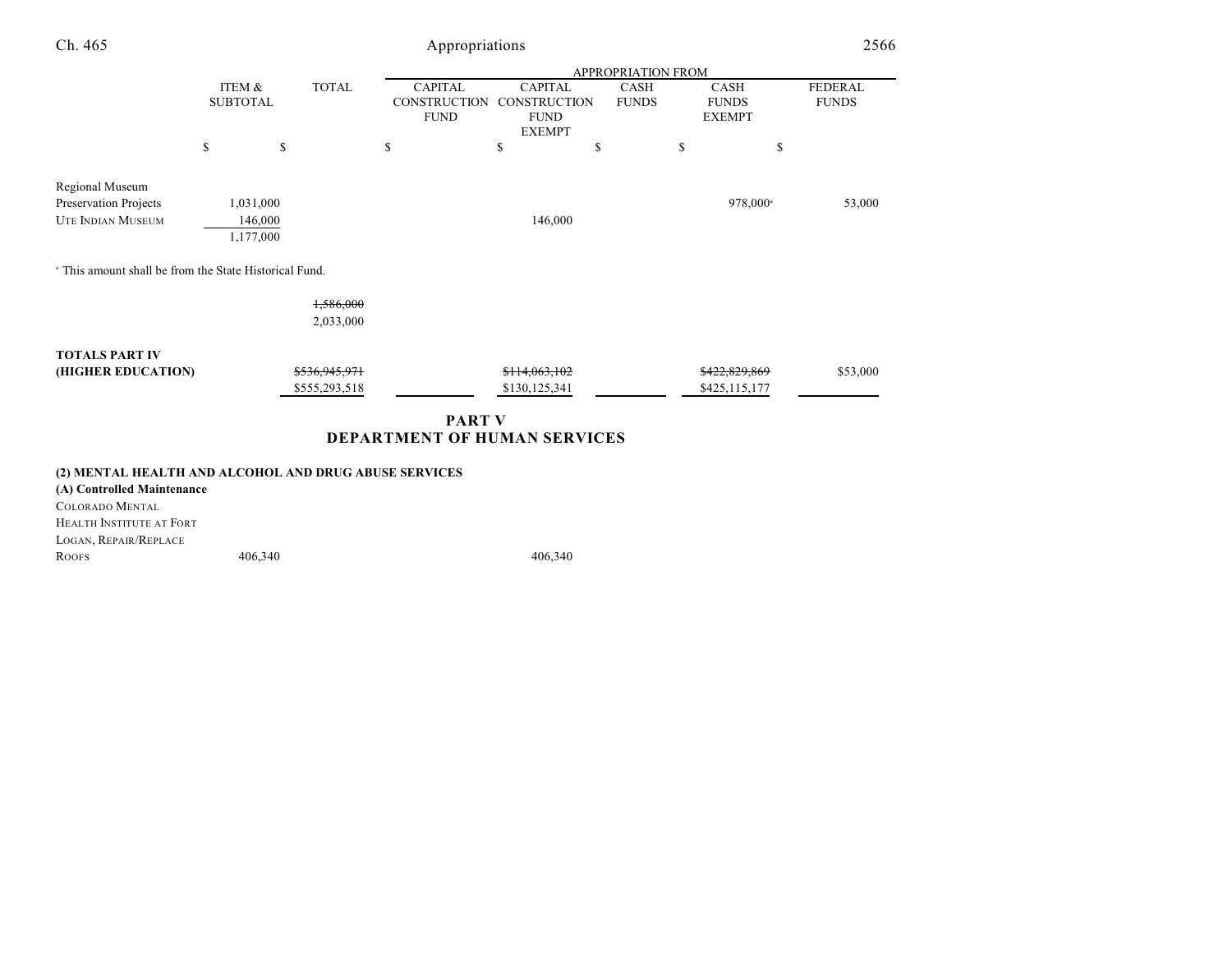| Colorado Mental Health         |            |                |
|--------------------------------|------------|----------------|
| Institute at Fort Logan,       |            |                |
| Replace Fire Hydrants ans      |            |                |
| <b>Water Mains</b>             | 705,999    | 705,999        |
| Colorado Mental Health         |            |                |
| Institute at Fort Logan,       |            |                |
| Replace Panic/Duress and       |            |                |
| Fire Alarm Systems             | 1,045,605  | 1,045,605      |
| Colorado Mental Health         |            |                |
| Institute at Pueblo,           |            |                |
| Repair/Replace Campus          |            |                |
| Tunnel and Utility             |            |                |
| Infrastructure System          | 1,826,480  | 1,826,480      |
|                                | 3,578,084  |                |
|                                | 3,984,424  |                |
| (B) Capital Construction       |            |                |
| COLORADO MENTAL                |            |                |
| HEALTH INSTITUTES AT           |            |                |
| FORT LOGAN AND PUEBLO,         |            |                |
| EQUIPMENT REPLACEMENT          | 935,733    | 935,733        |
| <b>COLORADO MENTAL</b>         |            |                |
| HEALTH INSTITUTES AT           |            |                |
| FORT LOGAN AND PUEBLO,         |            |                |
| <b>SUICIDE RISK</b>            |            |                |
| ASSESSMENT/PREVENTION          | 160,000    | 160,000        |
| Colorado Mental Health         |            |                |
| Institute at Pueblo, Forensics |            |                |
| Medium and Maximum             |            |                |
| Security Replacement           | 29,042,858 | 29,042,858     |
| Ch. 465                        |            |                |
|                                |            | Appropriations |

Appropr iat

ions 2567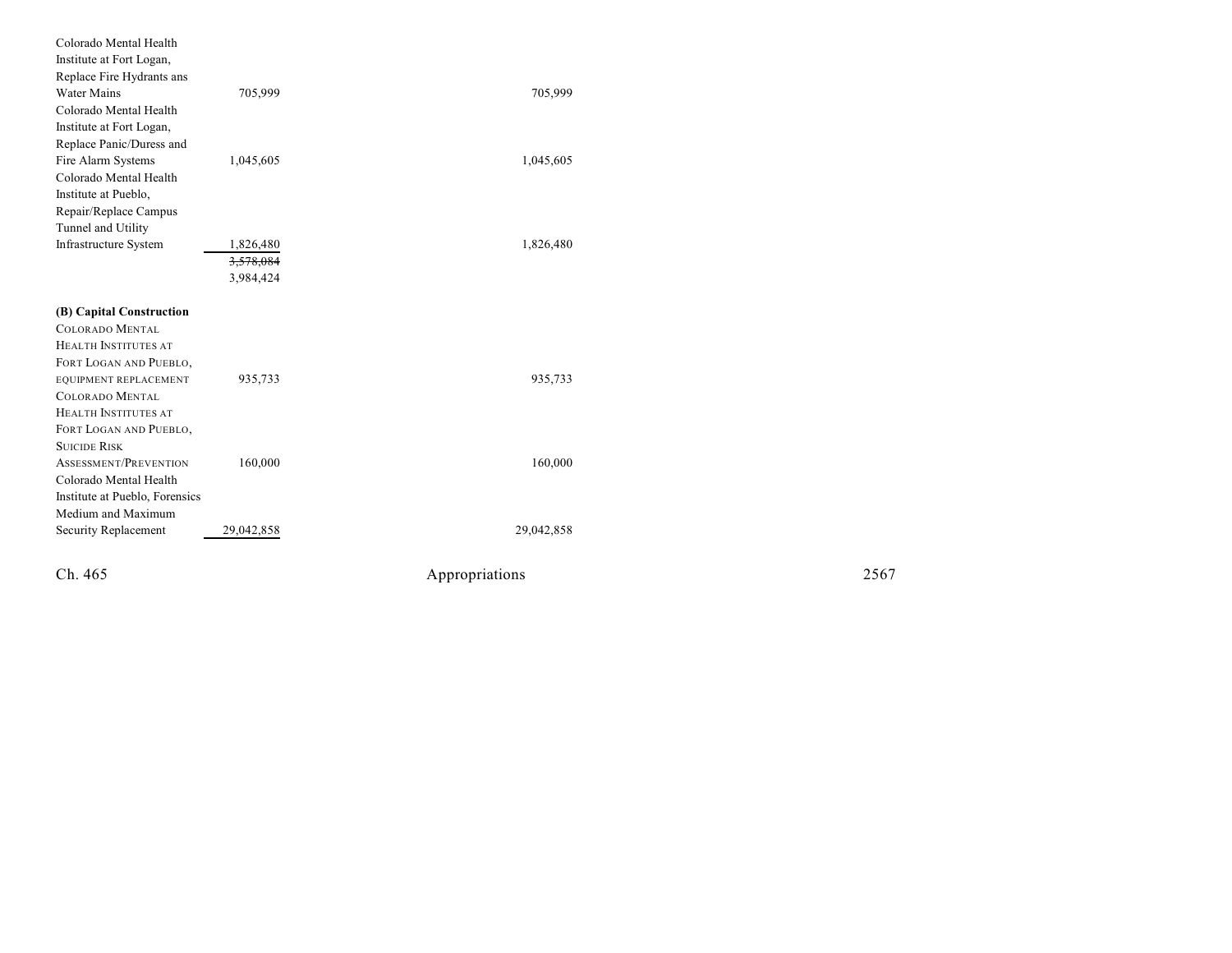| Ch. 465                           | Appropriations  |                    |              |    |                                    |                                    |    |              |    |                               | 2568 |                |
|-----------------------------------|-----------------|--------------------|--------------|----|------------------------------------|------------------------------------|----|--------------|----|-------------------------------|------|----------------|
|                                   |                 | APPROPRIATION FROM |              |    |                                    |                                    |    |              |    |                               |      |                |
|                                   | ITEM &          |                    | <b>TOTAL</b> |    | <b>CAPITAL</b>                     | <b>CAPITAL</b>                     |    | <b>CASH</b>  |    | <b>CASH</b>                   |      | <b>FEDERAL</b> |
|                                   | <b>SUBTOTAL</b> |                    |              |    | <b>CONSTRUCTION</b><br><b>FUND</b> | <b>CONSTRUCTION</b><br><b>FUND</b> |    | <b>FUNDS</b> |    | <b>FUNDS</b><br><b>EXEMPT</b> |      | <b>FUNDS</b>   |
|                                   | \$              | \$                 |              | \$ |                                    | <b>EXEMPT</b><br>\$                | \$ |              | \$ |                               | \$   |                |
|                                   |                 | 30,138,591         |              |    |                                    |                                    |    |              |    |                               |      |                |
|                                   |                 |                    | 32,620,942   |    |                                    |                                    |    |              |    |                               |      |                |
|                                   |                 |                    | 34,123,015   |    |                                    |                                    |    |              |    |                               |      |                |
| (4) DIVISION OF YOUTH CORRECTIONS |                 |                    |              |    |                                    |                                    |    |              |    |                               |      |                |
| (A) CAPITAL CONSTRUCTION          |                 |                    |              |    |                                    |                                    |    |              |    |                               |      |                |
| <b>ADAMS COUNTY YOUTH</b>         |                 |                    |              |    |                                    |                                    |    |              |    |                               |      |                |
| <b>SERVICES CENTER</b>            |                 |                    |              |    |                                    |                                    |    |              |    |                               |      |                |
| RENOVATION, PROGRAM               |                 |                    |              |    |                                    |                                    |    |              |    |                               |      |                |
| PLAN                              |                 |                    | 185,200      |    |                                    | 185,200                            |    |              |    |                               |      |                |
| <b>TOTALS PART V</b>              |                 |                    |              |    |                                    |                                    |    |              |    |                               |      |                |
| (HUMAN SERVICES)                  |                 |                    | \$45,341,912 |    |                                    | \$34,561,843                       |    |              |    |                               |      | \$10,780,069   |
|                                   |                 |                    | \$47,029,185 |    |                                    | \$36,249,116                       |    |              |    |                               |      |                |
|                                   |                 |                    |              |    | <b>DADT VII</b>                    |                                    |    |              |    |                               |      |                |

### **PART VII DEPARTMENT OF MILITARY AND VETERANS AFFAIRS**

## **(1) CONTROLLED MAINTENANCE**

BUILDING SYSTEM REVITALIZATION 938,000 938,000 938,000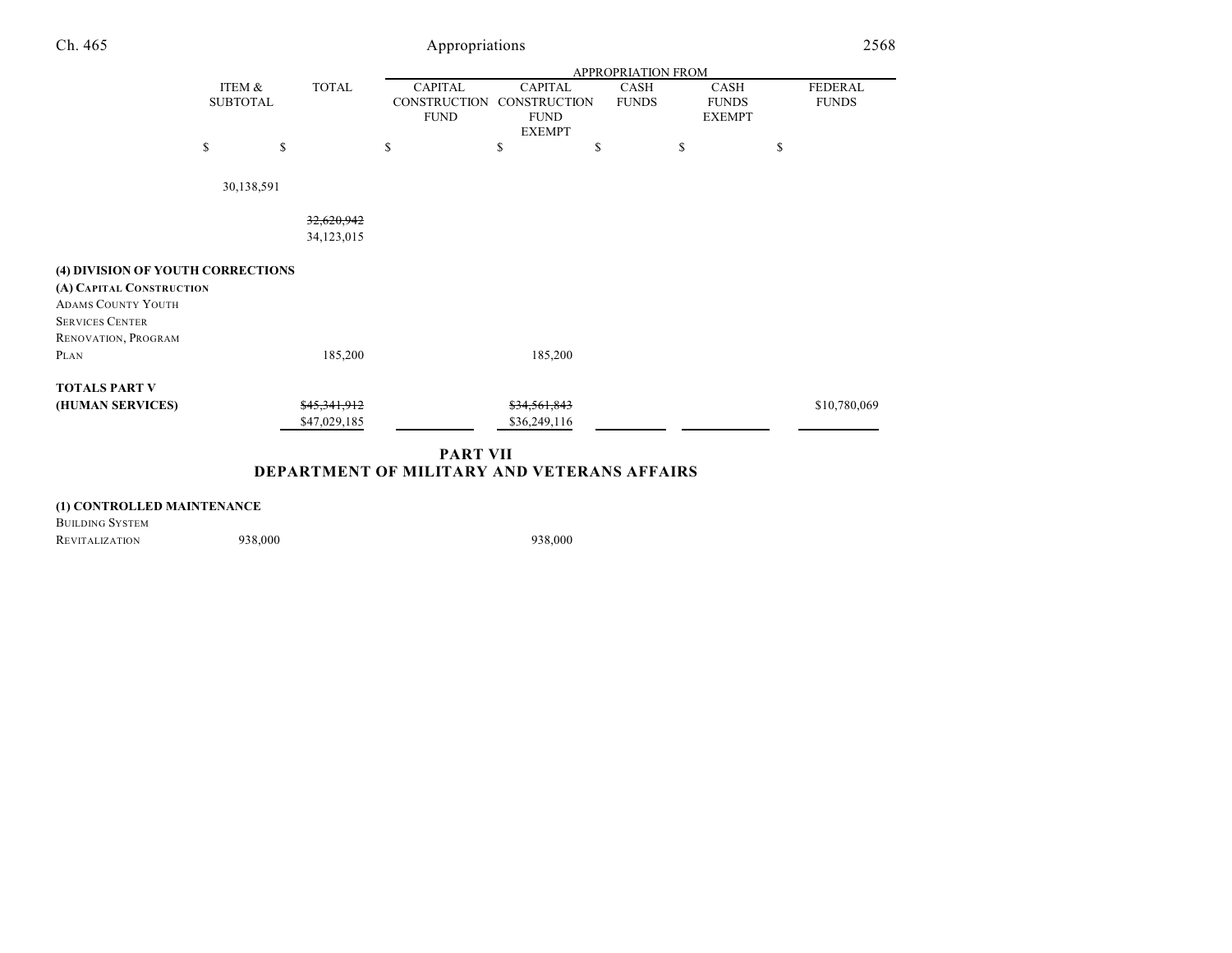| Englewood Starc             |             |             |  |
|-----------------------------|-------------|-------------|--|
| Headquarters, Replace       |             |             |  |
| Mechanical Equipment        | 684,500     | 684,500     |  |
| Pueblo, Colorado Springs,   |             |             |  |
| and Sterling Armories, Code |             |             |  |
| Compliance and Building     |             |             |  |
| System Upgrades             | 945,000     | 945,000     |  |
|                             | 1,629,500   |             |  |
|                             | 2,567,500   |             |  |
|                             |             |             |  |
| <b>TOTALS PART VII</b>      |             |             |  |
| (MILITARY AND               |             |             |  |
| <b>VETERANS AFFAIRS)</b>    | \$1,629,500 | \$1,629,500 |  |
|                             | \$2,567,500 | \$2,567,500 |  |

## **PART IX DEPARTMENT OF PERSONNEL AND ADMINISTRATION**

| (1) CONTROLLED MAINTENANCE  |           |           |  |  |  |  |  |  |  |
|-----------------------------|-----------|-----------|--|--|--|--|--|--|--|
| <b>Emergency Controlled</b> |           |           |  |  |  |  |  |  |  |
| Maintenance                 | 1,000,000 | 1,000,000 |  |  |  |  |  |  |  |
| Annex and Centennial        |           |           |  |  |  |  |  |  |  |
| Buildings, Repair Passenger |           |           |  |  |  |  |  |  |  |
| and Freight Elevators       | 975.295   | 975,295   |  |  |  |  |  |  |  |
| Camp George West,           |           |           |  |  |  |  |  |  |  |
| Demolish Building 37        | 149,875   | 149,875   |  |  |  |  |  |  |  |
| Centennial Building, Fire   |           |           |  |  |  |  |  |  |  |
| Alarm System Upgrades       | 219,963   | 219.963   |  |  |  |  |  |  |  |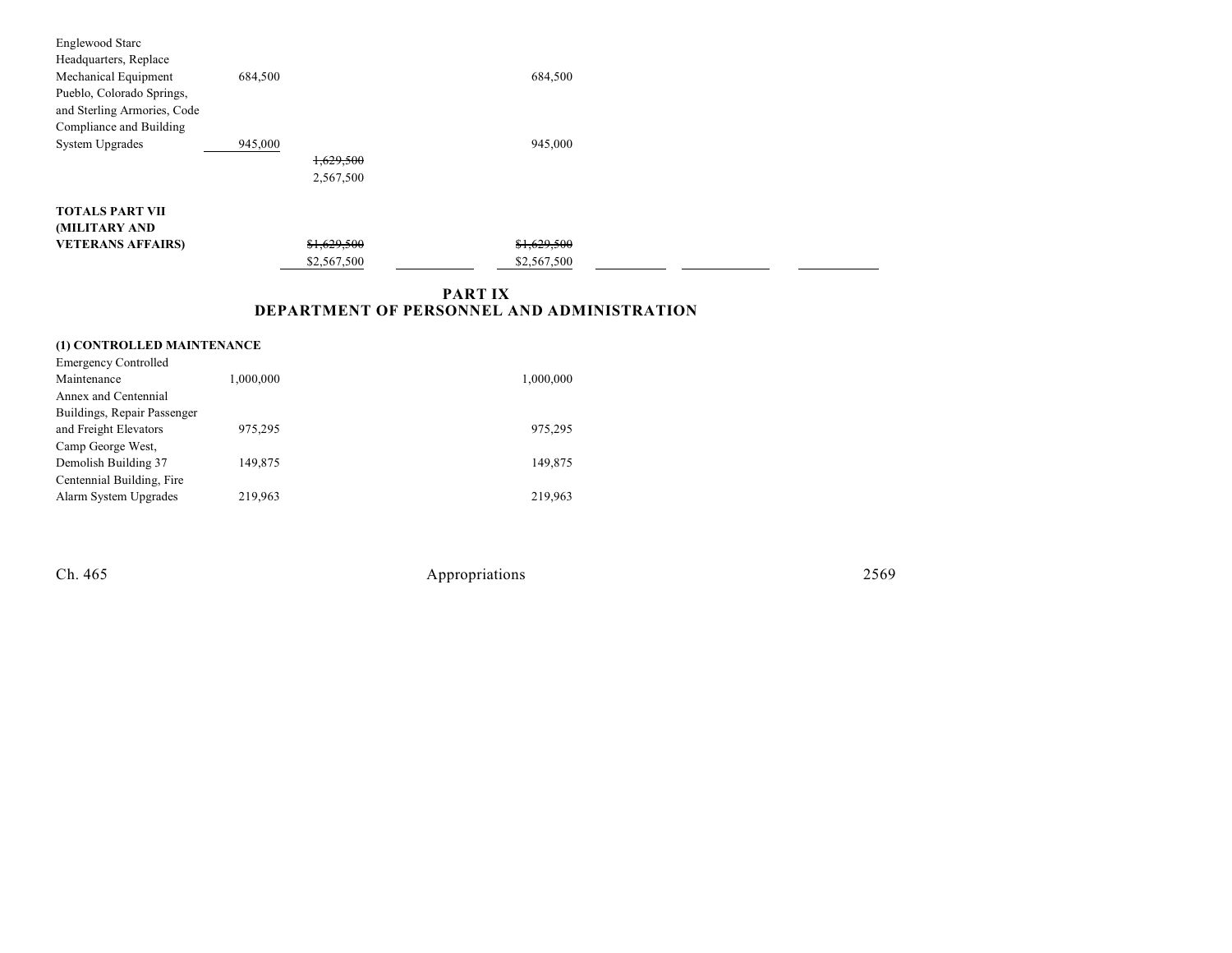|                                  |                 |              | <b>APPROPRIATION FROM</b> |                     |              |               |                |  |  |
|----------------------------------|-----------------|--------------|---------------------------|---------------------|--------------|---------------|----------------|--|--|
|                                  | ITEM &          | <b>TOTAL</b> | <b>CAPITAL</b>            | <b>CAPITAL</b>      | CASH         | <b>CASH</b>   | <b>FEDERAL</b> |  |  |
|                                  | <b>SUBTOTAL</b> |              | <b>CONSTRUCTION</b>       | <b>CONSTRUCTION</b> | <b>FUNDS</b> | <b>FUNDS</b>  | <b>FUNDS</b>   |  |  |
|                                  |                 |              | <b>FUND</b>               | <b>FUND</b>         |              | <b>EXEMPT</b> |                |  |  |
|                                  |                 |              |                           | <b>EXEMPT</b>       |              |               |                |  |  |
|                                  | \$<br>\$        |              | \$                        | \$<br>\$            |              | \$            | \$             |  |  |
|                                  |                 |              |                           |                     |              |               |                |  |  |
| CENTENNIAL BUILDING,             |                 |              |                           |                     |              |               |                |  |  |
| <b>VARIABLE AIR VOLUME</b>       |                 |              |                           |                     |              |               |                |  |  |
| <b>BOXES REPLACEMENT</b>         | 993,473         |              |                           | 993,473             |              |               |                |  |  |
| 690 Kipling, 1st Floor,          |                 |              |                           |                     |              |               |                |  |  |
| Upgrade HVAC/Replace             |                 |              |                           |                     |              |               |                |  |  |
| Obsolete Cooling Units,          |                 |              |                           |                     |              |               |                |  |  |
| Phase I                          | 232,225         |              |                           | 232,225             |              |               |                |  |  |
| Repair/Replace Critical          |                 |              |                           |                     |              |               |                |  |  |
| <b>Lighting Surge Protection</b> |                 |              |                           |                     |              |               |                |  |  |
| and Power Condition              |                 |              |                           |                     |              |               |                |  |  |
| Equipment                        | 146,520         |              |                           | 146,520             |              |               |                |  |  |
| STATE CAPITOL,                   |                 |              |                           |                     |              |               |                |  |  |
| REPAIR/REPLACE ALL               |                 |              |                           |                     |              |               |                |  |  |
| <b>ELEVATORS</b>                 | 549,350         |              |                           | 549,350             |              |               |                |  |  |
| State Capitol, Repair            |                 |              |                           |                     |              |               |                |  |  |
| <b>Exterior Stairs at East</b>   |                 |              |                           |                     |              |               |                |  |  |
| Entrance                         | 400,000         |              |                           | 400,000             |              |               |                |  |  |
| <b>State Human Services</b>      |                 |              |                           |                     |              |               |                |  |  |
| Building, Fire Alarm System      |                 |              |                           |                     |              |               |                |  |  |
| Upgrades, Phases I and II        | 1,479,709       |              |                           | 1,479,709           |              |               |                |  |  |
| <b>TRANSMITTER SITE TOWER</b>    |                 |              |                           |                     |              |               |                |  |  |
| ANALYSIS/EMERGENCY               |                 |              |                           |                     |              |               |                |  |  |
| <b>REPAIRS</b>                   | 200,000         |              |                           | 200,000             |              |               |                |  |  |
|                                  |                 | 4,603,587    |                           |                     |              |               |                |  |  |
|                                  |                 |              |                           |                     |              |               |                |  |  |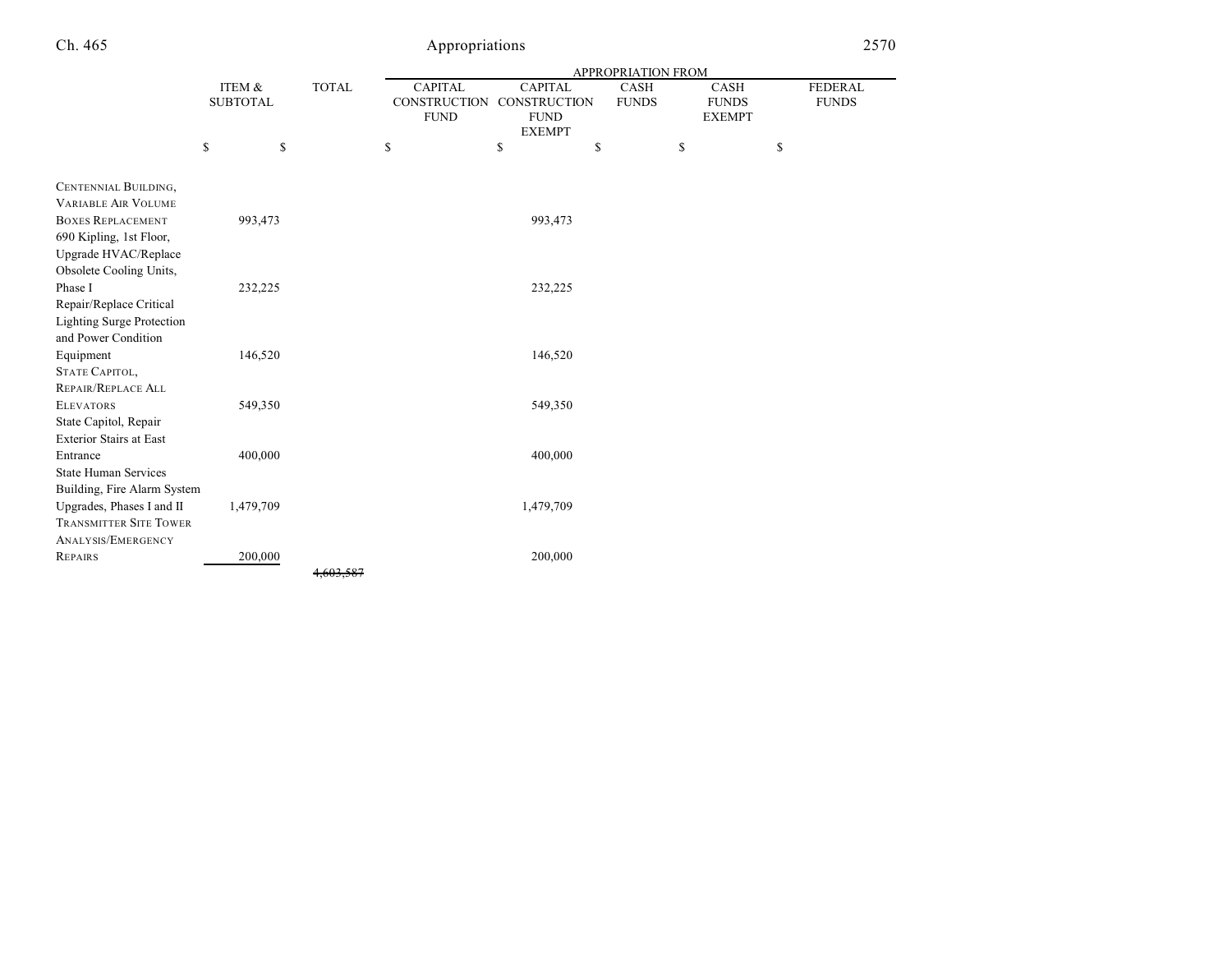|                                                                   | 6,346,410                                                                                                                           |                                                 |                     |                       |
|-------------------------------------------------------------------|-------------------------------------------------------------------------------------------------------------------------------------|-------------------------------------------------|---------------------|-----------------------|
| <b>TOTALS PART IX</b><br>(PERSONNEL AND<br><b>ADMINISTRATION)</b> | \$4,603,587<br>\$6,346,410                                                                                                          | \$4,603,587<br>\$6,346,410                      |                     |                       |
|                                                                   |                                                                                                                                     | <b>PART XII</b><br><b>DEPARTMENT OF REVENUE</b> |                     |                       |
| (1) CONTROLLED MAINTENANCE                                        |                                                                                                                                     |                                                 |                     |                       |
| Pierce street Building,                                           |                                                                                                                                     |                                                 |                     |                       |
| Upgrade HVAC, Plumbing,                                           |                                                                                                                                     |                                                 |                     |                       |
| and Electrical Systems                                            | <del>,44 500</del>                                                                                                                  | 644,500                                         |                     |                       |
|                                                                   | 644,500                                                                                                                             |                                                 |                     |                       |
| (2) CAPITAL CONSTRUCTION                                          |                                                                                                                                     |                                                 |                     |                       |
| <b>COLORADO INTEGRATED</b>                                        |                                                                                                                                     |                                                 |                     |                       |
| <b>TAX ARCHITECTURE</b>                                           | 9,515,475                                                                                                                           | 9,515,475                                       |                     |                       |
| <b>FIRE SUPPRESSION SYSTEM</b>                                    | 98,527                                                                                                                              | 54,190                                          | 12,808 <sup>a</sup> | $31,529$ <sup>b</sup> |
|                                                                   | 9,614,002                                                                                                                           |                                                 |                     |                       |
|                                                                   | <sup>a</sup> THIS AMOUNT SHALL BE FROM VARIOUS SOURCES OF CASH FUNDS EARNED BY THE DEPARTMENT OF REVENUE.                           |                                                 |                     |                       |
|                                                                   | <sup>b</sup> THIS AMOUNT SHALL BE FROM THE COLORADO STATE TITLING AND REGISTRATION ACCOUNT PURSUANT TO SECTION 42-1-211 (2), C.R.S. |                                                 |                     |                       |
|                                                                   | 10,258,502                                                                                                                          |                                                 |                     |                       |
| <b>TOTALS PART XII</b>                                            |                                                                                                                                     |                                                 |                     |                       |

| (REVENUE) | \$644,500<br>\$10,258,502 | \$644,500<br>\$10,214,165 | \$12,808 | \$31,529 |  |
|-----------|---------------------------|---------------------------|----------|----------|--|
| Ch. 465   | Appropriations            |                           | 2571     |          |  |